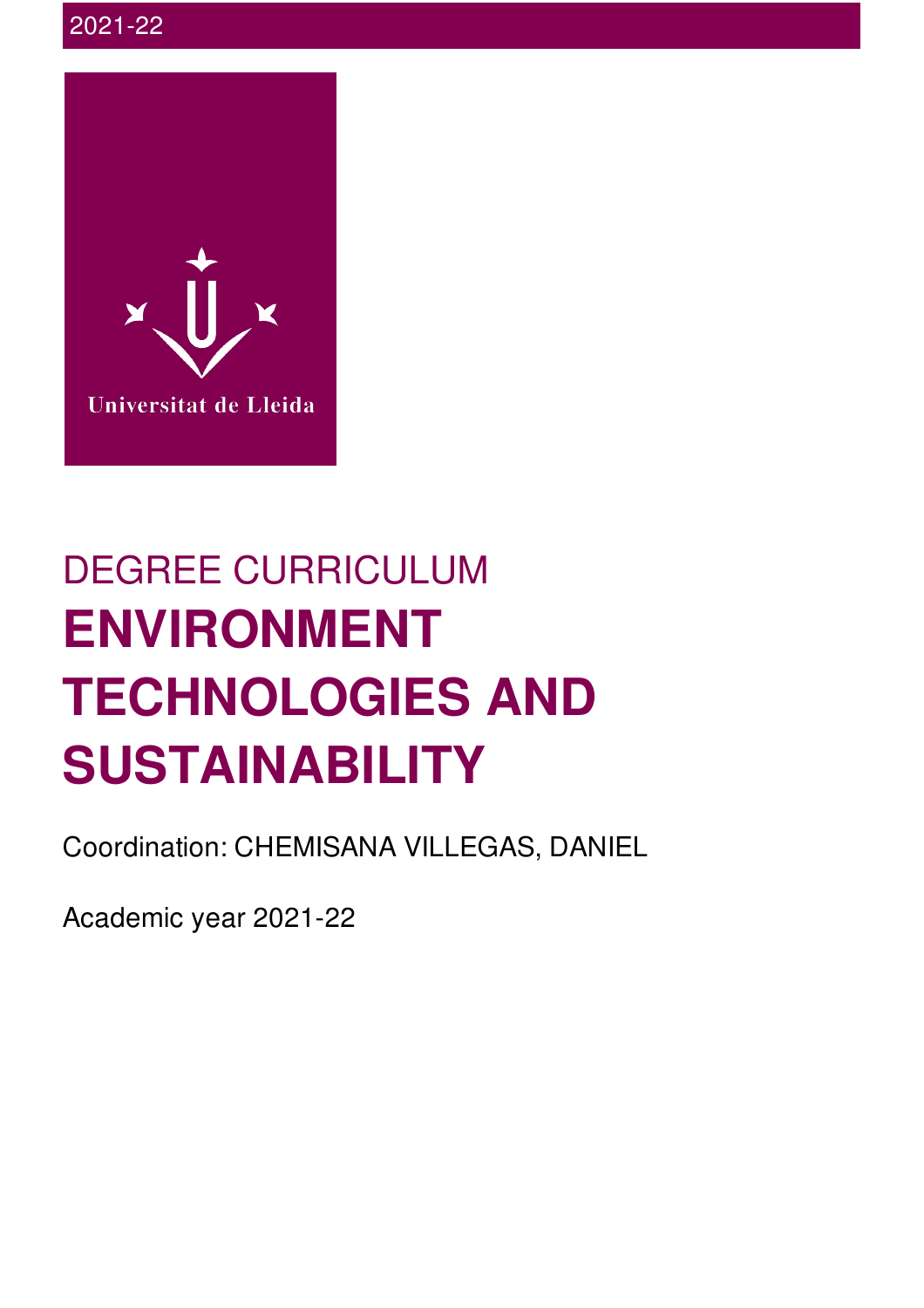## Subject's general information

| <b>Subject name</b>                                | ENVIRONMENT TECHNOLOGIES AND SUSTAINABILITY                                                                                          |               |                |                      |               |                      |  |
|----------------------------------------------------|--------------------------------------------------------------------------------------------------------------------------------------|---------------|----------------|----------------------|---------------|----------------------|--|
| Code                                               | 102118                                                                                                                               |               |                |                      |               |                      |  |
| <b>Semester</b>                                    | 1st Q(SEMESTER) CONTINUED EVALUATION                                                                                                 |               |                |                      |               |                      |  |
| <b>Typology</b>                                    | Degree                                                                                                                               |               | Course         | Character            |               | <b>Modality</b>      |  |
|                                                    | Bachelor's Degree in<br>Automation and<br><b>Industrial Electronic</b><br>Engineering                                                |               | 2              | <b>COMPULSORY</b>    |               | Attendance-<br>based |  |
|                                                    | Bachelor's Degree in<br>Energy and<br>Sustainability<br>Engineering                                                                  |               | $\overline{2}$ | <b>COMPULSORY</b>    |               | Attendance-<br>based |  |
|                                                    | Bachelor's Degree in<br><b>Mechanical Engineering</b>                                                                                |               | $\overline{2}$ | <b>COMPULSORY</b>    |               | Attendance-<br>based |  |
|                                                    | Double bachelor's<br>degree: Degree in<br><b>Mechanical Engineering</b><br>and Degree in Energy<br>and Sustainability<br>Engineering |               | $\overline{2}$ | <b>COMPULSORY</b>    |               | Attendance-<br>based |  |
|                                                    | Master's Degree in<br>1<br><b>Industrial Engineering</b><br><b>TRAINING</b><br><b>COMPULSORY</b><br>Not informed<br>$\overline{2}$   |               |                | <b>COMPLEMENTARY</b> |               | Attendance-<br>based |  |
|                                                    |                                                                                                                                      |               |                | Attendance-<br>based |               |                      |  |
| <b>Course number of</b><br>credits (ECTS)          | 6                                                                                                                                    |               |                |                      |               |                      |  |
| Type of activity, credits,<br>and groups           | <b>Activity</b><br>type                                                                                                              | <b>PRALAB</b> |                | <b>PRAULA</b>        | <b>TEORIA</b> |                      |  |
|                                                    | <b>Number of</b><br>credits                                                                                                          | 0.6           |                | 2.4                  |               |                      |  |
|                                                    | <b>Number of</b><br>groups                                                                                                           | 5             |                | 3                    |               | $\overline{2}$       |  |
| Coordination                                       | CHEMISANA VILLEGAS, DANIEL                                                                                                           |               |                |                      |               |                      |  |
| <b>Department</b>                                  | <b>ENVIRONMENT AND SOIL SCIENCES</b>                                                                                                 |               |                |                      |               |                      |  |
| <b>Important information</b><br>on data processing | Consult this link for more information.                                                                                              |               |                |                      |               |                      |  |
| Language                                           | English 95 %<br>Spanish 5%                                                                                                           |               |                |                      |               |                      |  |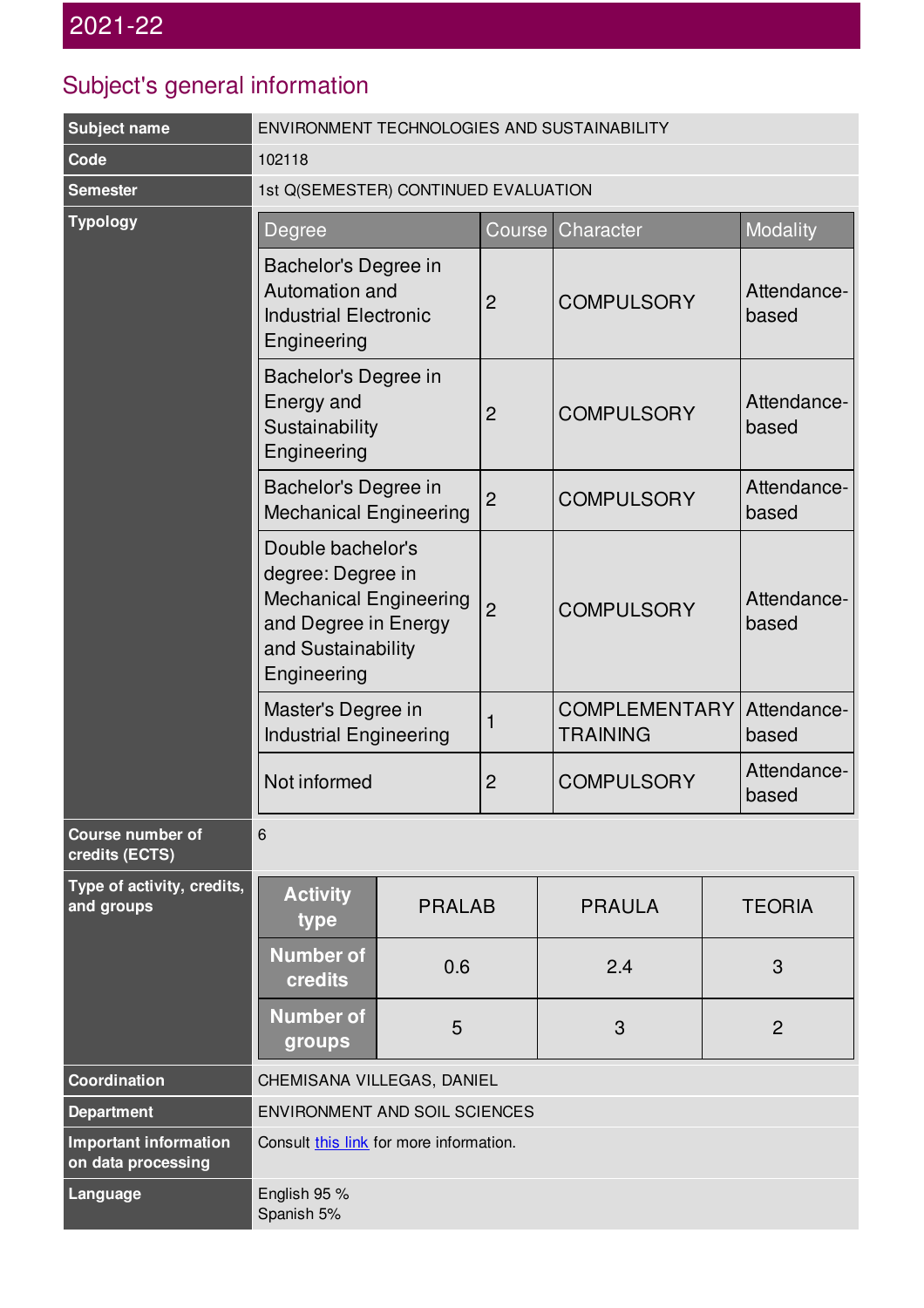

**Distribution of credits** Chrysovalantou Lamnatou Daniel Chemisana Villegas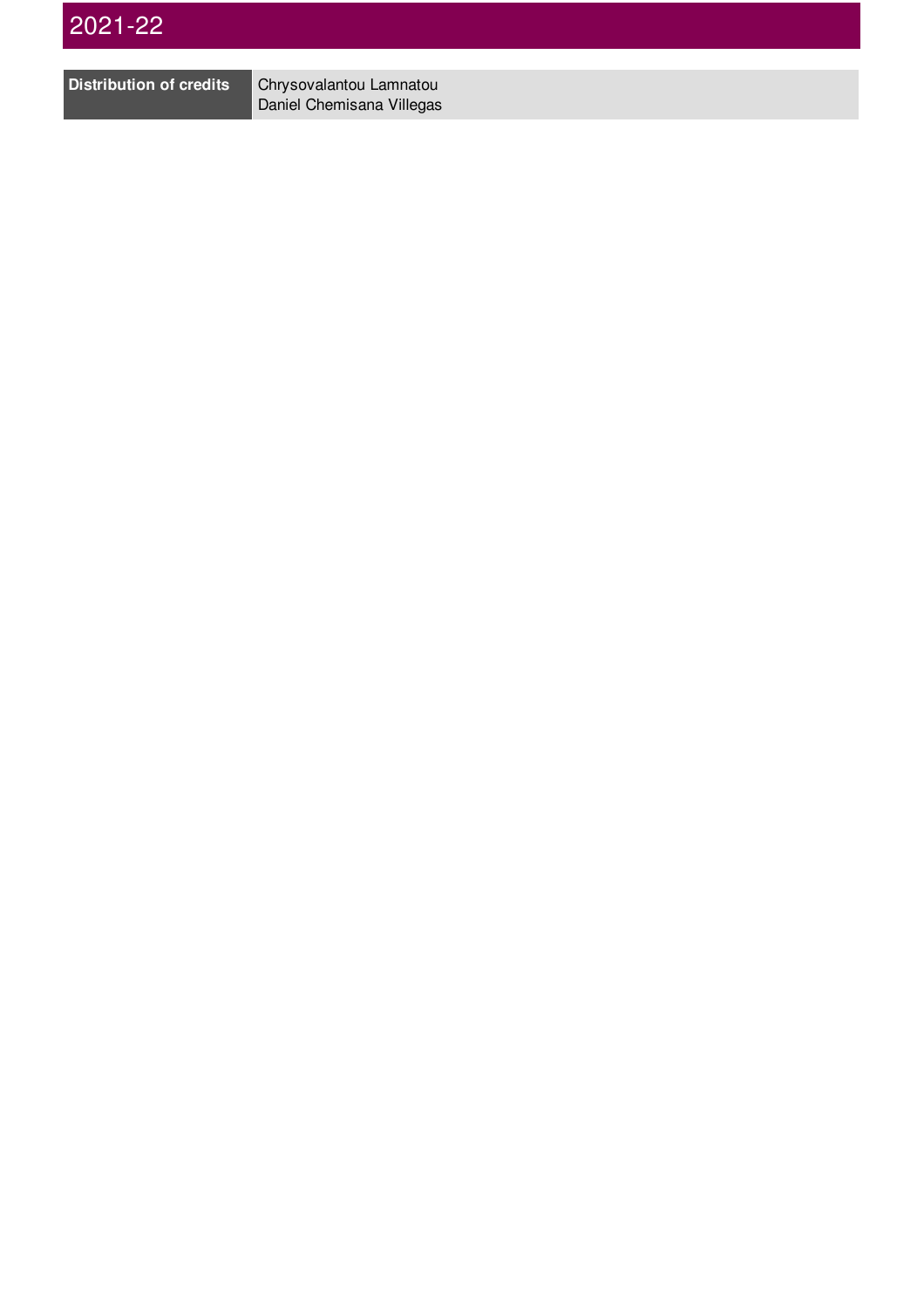| Teaching staff              | E-mail addresses         | Credits<br>taught by<br>teacher | Office and hour of attention |
|-----------------------------|--------------------------|---------------------------------|------------------------------|
| CHEMISANA VILLEGAS, DANIEL  | daniel.chemisana@udl.cat |                                 |                              |
| LAMNATOU,<br>CHRYSOVALANTOU | chrys.lamnatou@udl.cat   | 15,2                            |                              |

### Subject's extra information

The subject belongs to the module of "formation common to the industrial branch"

### Learning objectives

- Check the basic rules related to the environment to extract from it the legal requirements applicable to pollution control in industry
- Plan, at a basic level, a strategy of prevention and control of pollution in specific cases in the industry susceptible
- Learn to distinguish which are the essential elements of a complex system, and maintain its modelling only the essential
- Acquire skills to design useful models in the Environmental Sciences
- Derive and present the requirements set forth in the problems
- Construct formal mathematical models to synthesize a problem situation
- Select the most appropriate waste management and / or pollution control facilities sizing and simple effluent treatment

### **Competences**

#### **Basic competences**

- **CB3/EPS2.** That students have the ability to gather and interpret relevant data (usually within their area of study) to make judgments that include a reflection on relevant issues of a social, scientific or ethical nature.
- **EPS13.** Capacity to consider the socioeconomic context as well as the sustainability criteria in engineering solutions (GEM/GEEIA).

#### **General competences**

**CG16/GEM16/GEEIA16.** To have basic knowledge and application of environmental technologies and sustainability.

#### **Competències estratègiques**

**UdL4.** To respect the fundamental rights of equality between men and women, the promotion of the Human Rights and the principles of a culture of peace and democratic values (GEM/GEEIA).

### Subject contents

#### **1. Environment**

Atmosphere and climate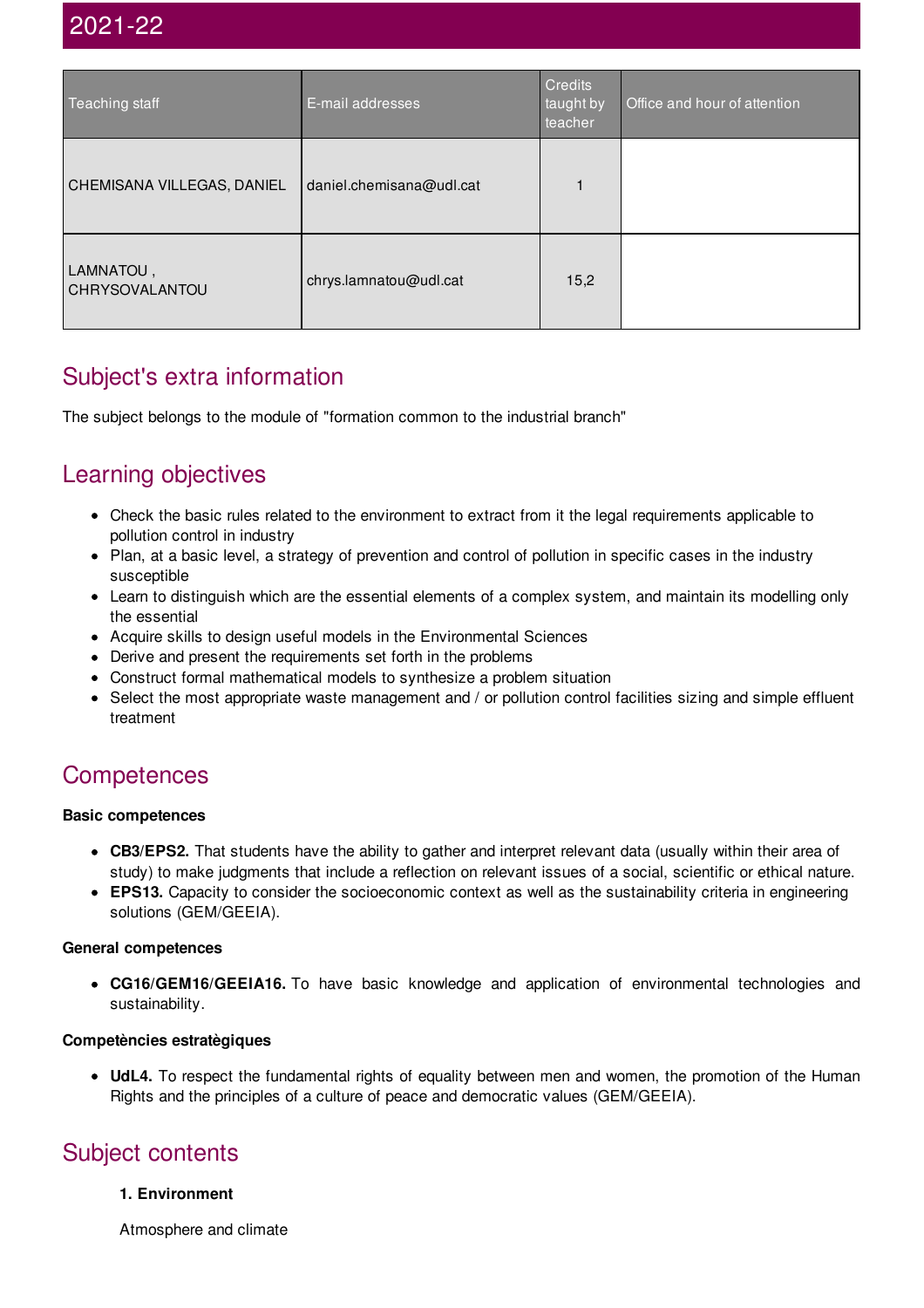Natural cycles: water, carbon, nitrogen and phosphorous Fluxes of matter and energy in ecosystems Production, consumption and use of energy

#### **2. Wastes**

Types of waste Treatment technologies Final treatments

#### **3. Pollution**

Water pollution Air pollution Soil/groundwater pollution Thermal pollution Noise pollution Light pollution

#### **4. Environmental impacts**

Types of environmental impacts considered Environmental impacts of industrial activities Economic growth and the environment Environmental costs Global Climate Change – Phenomena Natural hazards (risks) Energy Sources: non-renewable, renewable Renewable Energy Sources Technologies Life Cycle Assessment (LCA)

#### **5. Sustainable development**

Strategies for sustainable development Environmental Sustainability The role of renewable energy sources Economic Sustainability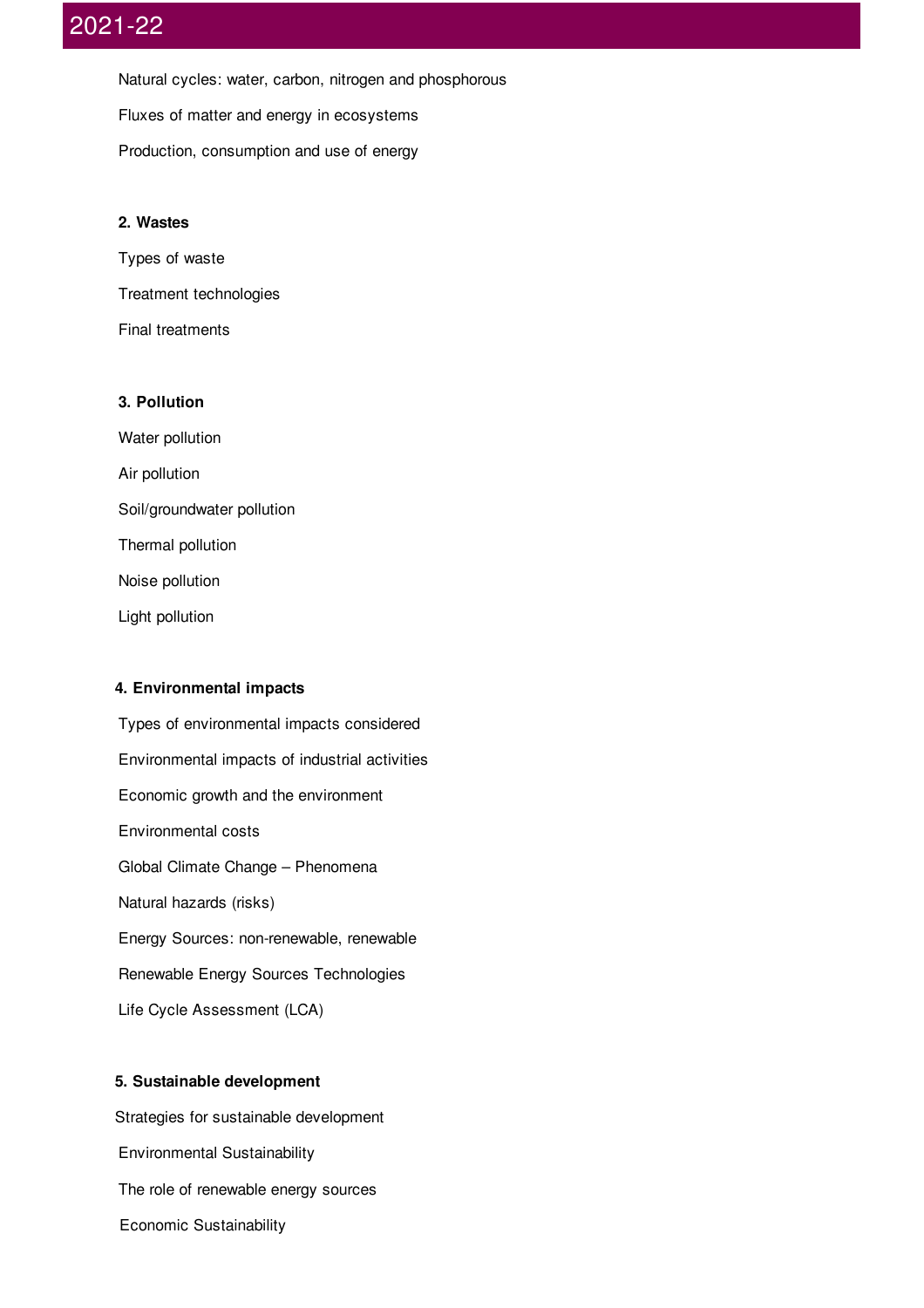Sustainable Agriculture

Environmental regulations

### Methodology

The development of the subject is based on four actions:

#### **1) Master classes**

Exposure of the concepts , principles and relations of each topic Approach examples illustrating the application

#### **2) Problem resolution classes**

Discussion and resolution of problems and applications related to the concepts of each topic The proposed problems are basically those of the subject collection of problems

#### **3) Lab**

Practical demostration of the concepts reached

#### **4) Work**

Group work and oral presentation

### Development plan

| <b>Week</b>    | <b>Methodology</b>                   | <b>Topic</b>                                                       | Lecture<br>hours        | <b>Autonomous work</b><br>hours |
|----------------|--------------------------------------|--------------------------------------------------------------------|-------------------------|---------------------------------|
| 1              | Master class                         | Topic 1. Environment<br>Topic 2. Wastes                            | 4                       | 6                               |
| $\overline{c}$ | Master class<br>Problems             | Topic 3. Water pollution                                           | 4                       | 6                               |
| 3              | Master class<br>Problems             | Topic 3. Water pollution                                           | 4                       | 6                               |
| 4              | Master class<br>Problems             | Topic 3. Water pollution                                           | 4                       | 6                               |
| 5              | Master class<br>Problems             | Topic 4. Environmental impacts<br>Topic 5. Sustainable development | $\overline{4}$          | 6                               |
| 6              | Master class<br>Problems             | Topic 3. Noise pollution                                           | $\overline{\mathbf{4}}$ | 6                               |
| 7              | Master class<br>Problems             | Topic 3. Air pollution and other types of pollution                | 4                       | 6                               |
| 8              | Master class<br>Problems             | Topic 3. Air pollution and other types of pollution                | 4                       | 6                               |
| 9              |                                      | Evaluation. Written exam, topics 1-3 (water poll.)                 |                         |                                 |
| 10             | Master class<br>Problems<br>Practice | Topic 3. Noise pollution. Practice about noise<br>pollution.       | 4                       | 6                               |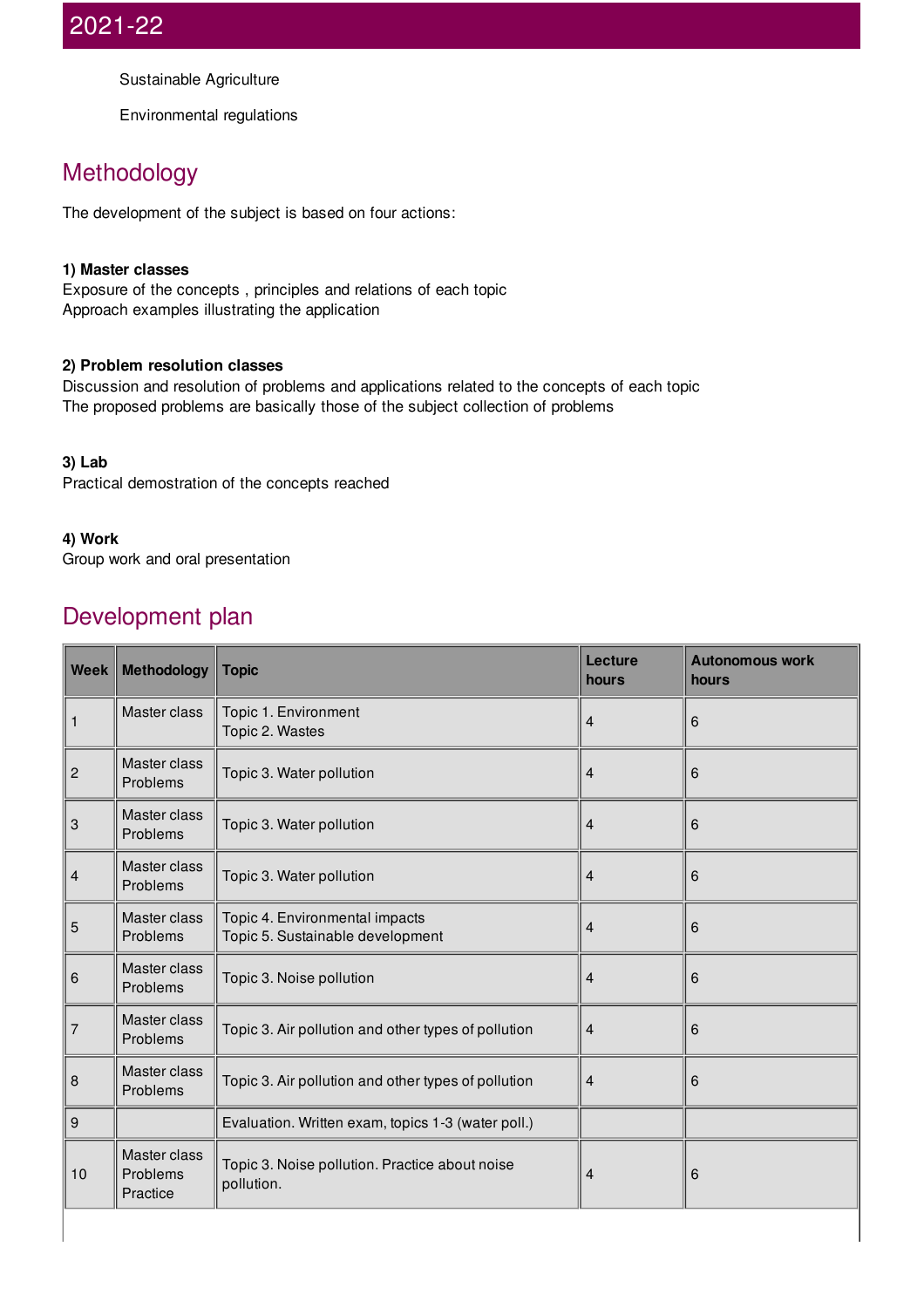| 11 | Master class<br>Problems<br>Practice | Topic 4. Environmental impacts. Practice about LCA.       | $\overline{4}$ | 6 |
|----|--------------------------------------|-----------------------------------------------------------|----------------|---|
| 12 | Master class<br>Problems<br>Practice | Topic 3. Light pollution. Practice about light pollution. | $\overline{4}$ | 6 |
| 13 | Problems                             | Exercises related with the topics                         | 4              | 6 |
| 14 | Group work                           | Presentations of the works of the students                | $\overline{4}$ | 6 |
| 15 | Group work                           | Presentations of the works of the students                | 4              | 6 |
| 16 |                                      | Evaluation. Written exam, topics 3 (except water poll.)   |                |   |
| 17 |                                      | - 5                                                       |                |   |
| 18 |                                      | Tutoring period                                           |                |   |
| 19 |                                      | Recovery exams                                            |                |   |

### **Evaluation**

#### **Exams:**

1st part (25%), it will take place in the regular dates.

2nd part (35%), will take place in the regular dates.

Recovery (60%), will take place in the regular dates.

**Laboratory** (15%), Experiments complementary to the topics.

**Group work** (25%). It will be held in groups of up to 4 people and will be delivered / expose at the end of the course.

### **Bibliography**

- Arya,S. Pal. "Air Pollution, Meteorology and Dispersion". Oxford U.Press. 1999
- Callow,P. "Handbook of Environmental Risk Assessment and Management". Oxford: Blackwell Science. 1997
- Guyot,G. "Physics of the Environment and Climate". Wiley. 1998
- Harte,J. "Consider a spherical cow". University Science Books. 1998
- Harte,J. "Consider a cylindrical cow". University Science Books. 2001
- Masters,G.M. "Environmental Engineering and Science" Prentice Hall. 1998.
- TurcotteD.L. and Schubert G. "Geodynamics" Cambridge.2002.